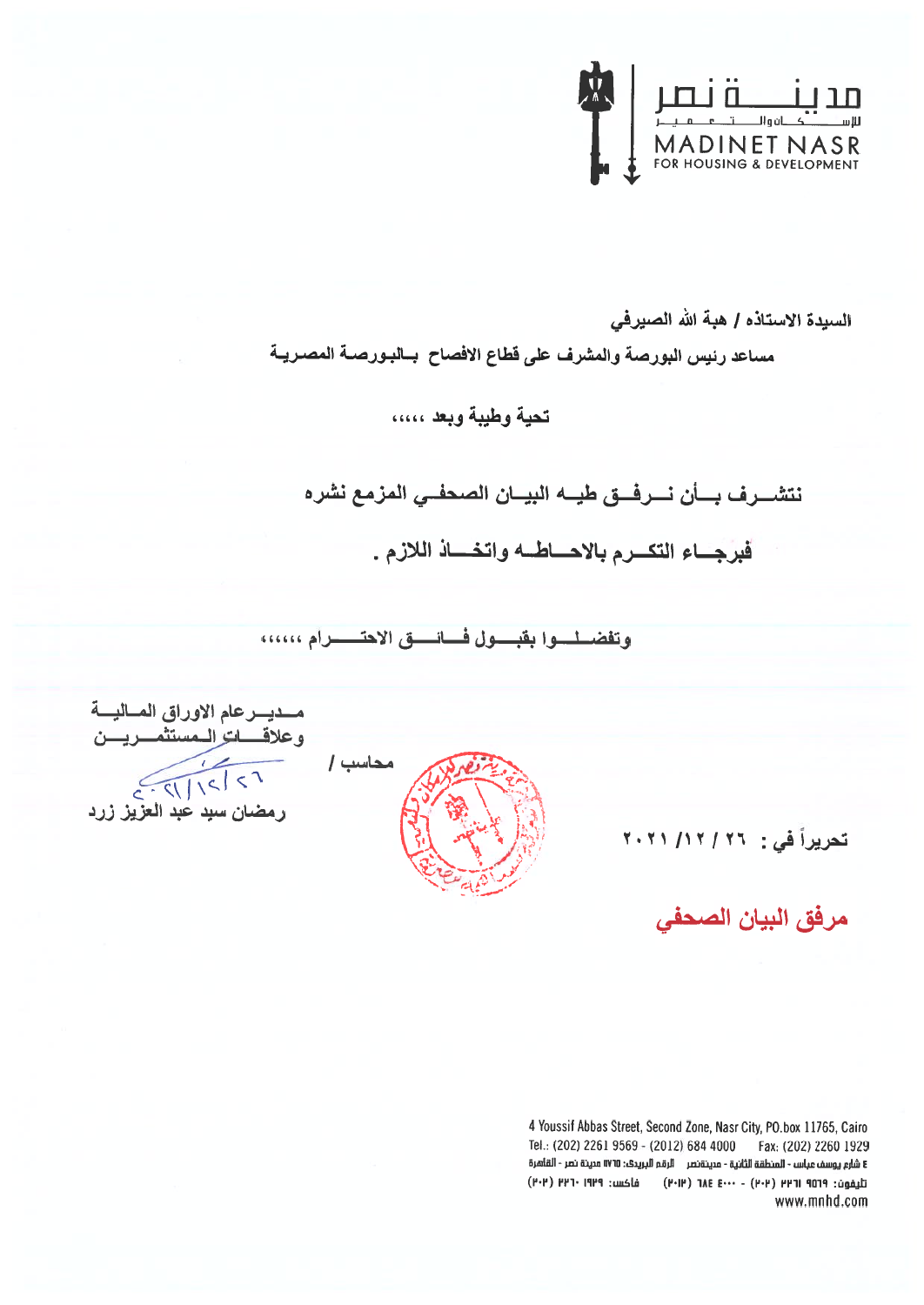## **EEFGHERMES**



### المجموعة المالية هيرميس توقع اتفاقية بيع وإعادة تأجير بقيمة 750 مليون جنيه مع شركة مدينة نصر للإسكان والتعمير

#### القاهرة، 26 ديسمبر 2021

أعلنت اليوم المجموعة المالية هيرميس ــ أول بنك شــامل في مصــر وبنك الاسـتثمار الراند في الأســواق الناشــنة والمبتدنة ــ أنـها أبرمت اتفاقية بيع وإعادة تأجير مع شركة «مدينة نصىر للإسكان والتعمير» (MNHD) وذلك بقيمة إجمالية تبلغ 750 مليون جنيه. وقد قام قطاع الترويج وتغطية الاكتتاب بالمجموعة المالية هيرميس بدور المستشار المالي للصـفقة التي ستتضـمن مجموعة من إصـدارات التوريق في صــــورة صــــفقات تابعة، بينما تقوم شـــركة «المجموعة المالية هيرميس للحلول التمويلية»، المملوكة بالكامل للمجموعة المالية هيرميس القابضة والشركة الراندة في مجال حلول التأجير التمويلي والتخصيم، بدور الطرف المقرض.

وفي هذا السسياق أكد ماجد العيوطي العضسو المنتدب بقطاع الترويج وتغطية الاكتتاب بالمجموعة المالية هيرميس، على اعتزازه بتوطيد العلاقة وتعزيز الشــراكة مع القيادة الجديدة لشــركة «مدينة نصــر للإسـكان والتعمير»، و هي الشــركة الرائدة في مجال التطوير العقاري. وأعرب العيوطي عن ســعادته بالتقدم الملحوظ الذي أحرزته الشــركة في ســوق التطوير العقاري، حيث تمثّل هذه الصـــفقة إحدى الركائز الأساسية في استر اتيجيتنا التي تهدف إلى عقد شراكات جذابة بمختلف القطاعات الرنيسية التي تمثل عصب الاقتصاد المصري، والترويج للمنتجات والخدمات التي تقدمها مختلف قطاعات الشركة لشركاننا، ومساعدة الشركات عبر تلبية احتياجاتها للتمويل دانمة النمو

وتعد «مدينة نصـر للإسـكان والتعمير » شـركة التطوير العقاري المصـرية الرائدة، حيث نجحت في إتمام مجموعة من أبرز المشـروعات التنموية، ومن بينها غالبية الإنشاءات في مدينة نصر بالقاهرة الكبرى، والتي تغطي أكثر من 40 مليون متر مربع وتضم أكثر من 3 ملايين نسمة. وتشمل محفظة الأراضـي التابعة للشـركة مشـروع «تاج سيتي»، وهو مشـروع تبلغ مسـاحته 3.5 مليون متر مربع ويقع في مكان رنيسـي بالقرب من مطار القاهر ة الدولي ومشـروع «سـراي»، و هو مشـروع يقع على مسـاحة 5.5 مليون متر مربع في موقع اسـتراتيجي على طريق السويس بجوار العاصمة الإدارية الجديدة.

ومن جانبه أشــار ا**لمهندس عبد الله سـلام الرئيس التنفيذي لشـركة «مدينة نصـر للإسـكان والتعمير»، إلى أن هذه الصــفقة تأتى في إطار** الاستر اتبجية التي تتبناها الإدار ة الجديدة للشركة بهدف التوسع في نطاق العمليات التشخيلية، حيث تواصل مساعيها لتطوير المشروعات السكنية عالية الجودة بمختلف أنحاء الجمهورية. وأكد أن الشراكة الحالية مع «المجموعة المالية هيرميس للحلول التمويلية» سوف تتيح لنا توظيف قدراتنا المالية بصورة أكثر كفاءة في القطاعات التي تتميز بمقومات نمو جذابة، وهو ما يفتح للشركة أفاقًا كبيرة للتوسع والتطوير .

تأسيسيت «المجموعة المالية هير ميس للحلول التمويلية» خلال عام 2020 تحت مظلة قطاع التمويل غير المصيــرفي بالمجموعة المالية هير ميس بهدف دمج نشـاطي التأجير التمويلي والتخصـيم و هما نشــاطين تم إطلاقهما عامي 2015 و2018 على الترتيب. وتقوم الشـركة بتقديم خدماتها التمويلية للشركات بمختلف أحجامها بهدف تنمية وتطوير مشروعاتهم التجارية. وتأتي هذه الصفقة مع شركة «مدينة نصـر للإسكان والتعمير » في أعقاب اتفاقية البيع وإعادة التأجير التي وقعتها مع شـركة «مصــر إيطاليا العقارية» في أكتوبر 2021، بقيمة 750 مليون جنيه مصري بهدف إعادة تمويل مشروعها الرائد «مول جاردن 8» التجاري.

ومن ناحية أخرى أعرب طلال العياط الرئيس التنفيذي للمجموعة المالية هيرميس للحلول التمويلية، عن اعتزازه بإتمام أولى صفقاتنا مع شركة «مدينة نصر للإسكان والتعمير»، التي تحمل سجلًا حافلًا بالإنجازات بدأ في ستينيات القرن الماضي و مستمرة حتى الأن في تعزيز ذلك النمو بقطاع التطوير العقاري في السـوق المصـري وأضــاف أن هذه الصــفقة ســاهمت في تعزيز اسـتراتيجيتنا التي تهدف إلى تقديم مختلف الخدمات لعملائنا تحت مظلة واحدة في المجموعة المالية هيرميس القابضــــة، مؤكدًا أن إتاحة فرص التمويل لشـــركات التطوير العقاري يخلق أفاقًا تجارية للعديد من القطاعات الداعمة ضمن سلسلة الإمداد والتوريد بقطاع التطوير العقاري، وبالتالي دعم خطة الحكومة لزيادة فرص الإسكان وتوفير حياة كريمة لهذا العدد المتزايد من السكان في مصر .

نهاية البيان—

عن المجموعة المالية هيرميس القابضة

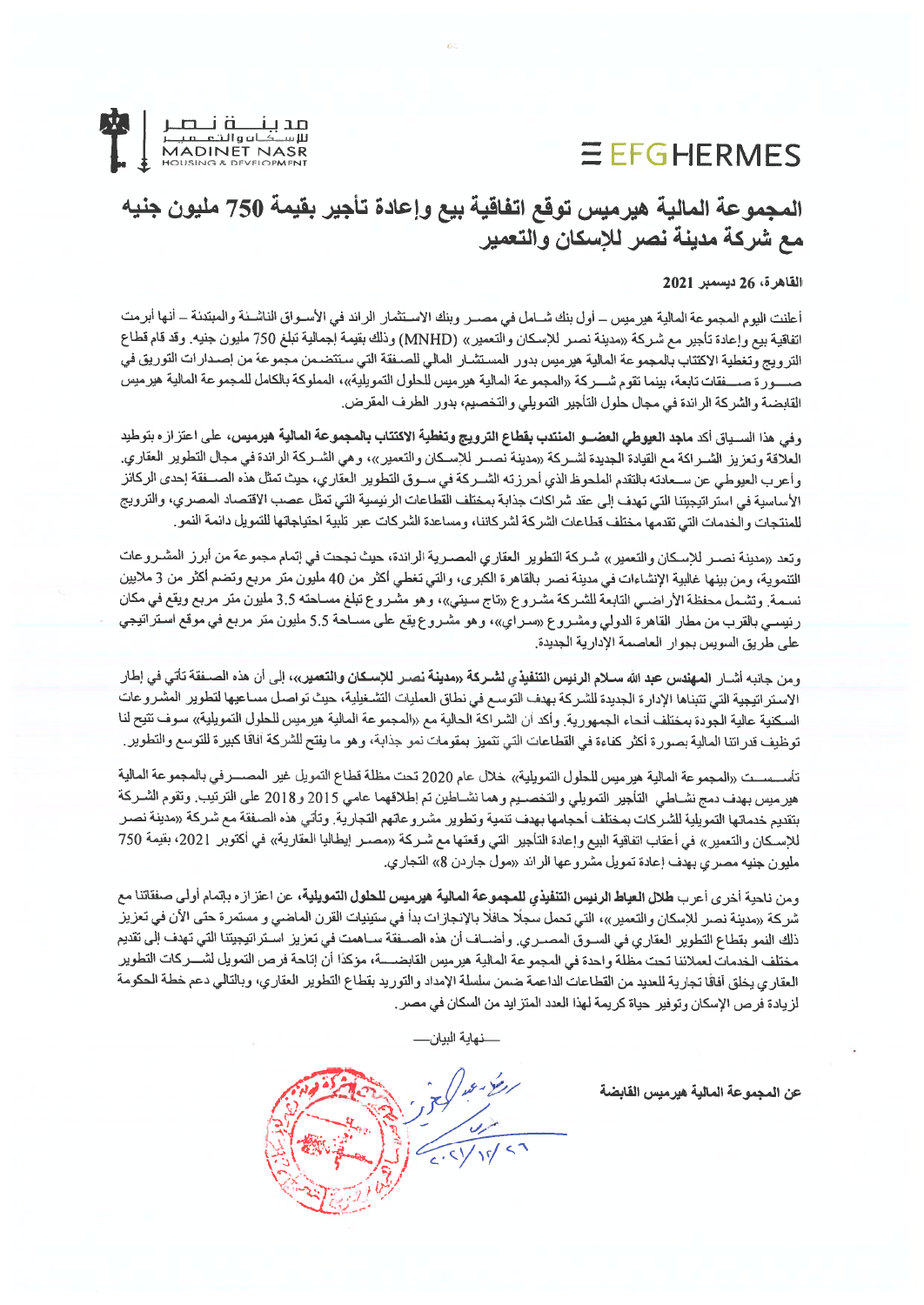# **EFFGHERMES**



تحظى المجموعة المالية هير ميس القابضة (كود HRHO.CA: EGX; EFGD: LSE) بتواجد

مباشر في 13 دولة عبر أربع قارات، حيث نشأت الشركة في السوق المصري وتوسعت على مدار 37 عامًا من الإنجاز المتواصل لتصبح بنك الشامل في مصر والموسسة المالية والاستثمارية الراندة في الأسواق الناشئة والمبتدنة. وتنفرد الشركة بفريق عمل محترف قادر على تقديم باقة فريدة من الخدمات المالية والاستثمارية، تتنوع بين الترويج وتغطية الاكتتاب وإدارة الأصسول والوســاطة في الأوراق المالية والبحوث والاستئمار المباشر بجميع أسواق الشرق الأوسط وشمال أفريقيا

وفي عام 2015 قامت الشــــركة بإطلاق قطاع التمويل غير المصــــرفي تحت مظلة المجموعة المالية هيرميس فاينانس، والتي تتولى إدارة أنشطة الشراء الأن والدفع لاحقًا (BNPL)، بما في ذلك أعمال التمويل متناهي الصغر والتأجير والتخصيم بالإضافة إلى أعمال الشركة في مجالات التمويل الاستهلاكي والتمويل العقاري والتأمين ويعكس ذلك استراتيجية تنويع باقة المنتجات والخدمات وتنمية التواجد الجغرافي للشــركة ــ وهو ما أثمر عن التوســع بصــورة مباشــرة في باكســتان وبنجلادش وفيتنام وكينيا ونيجريا والمملكة المتحدة والولايات المتحدة الأمريكية. وقد قامت المجموعة بالاستحواذ على حصبة حاكمة في بنك الاستثمار العربي (aiBANK) خلال عام 2021، وهي بمثابة خطوة تساهم في التحول إلى أكبر بنك شامل في مصر .

لمزيد من المعلومات يرجى متابعتنا على: 9 C C C

لمزيد من المعلومات برجي الاتصال علي:

PublicRelations@EFG-HERMES.com | المعالمة

می الجمال

رئيس قطاع التسويق والاتصالات

melgammal@efg-hermes.com

ملاحظة حول البيانات النطلعية

في هذا البيان الصحفي، قد تصدر المجموعة المالية هيرميس القابضة بيانات تطلعية، مثل بيانات حول توقعات الإدارة والأهداف الاستراتيجية وفرص النمو وأفاق الأعمال هذه البيانات التطلعية ليست حقانق تاريخية ولكنها بدلاً من ذلك تمثل فقط إيمان المجموعة فيما يتعلق بالأحداث المستقبلية، والعديد منها غير موكد وخارج سيطرة الإدارة ويتضمن من بين أمور أخرى تقلبات الأسواق المالية والإجراءات والمبادرات<br>التي يتخذها المنافسون الحاليون والمحتملون والظروف الاقتصادية العامة وتأثير التشريعات واللوانح والإ والمستقبلية وبناءً على ذلك، يُحذر القراء من الاعتماد بشكل غير مبرر على البيانات التطلعية، والَّتي لا تكتب فقط الا اعتبارًا من تاريخ تقديمها

عن شركة مدينة نصر للإسكان والتعمير

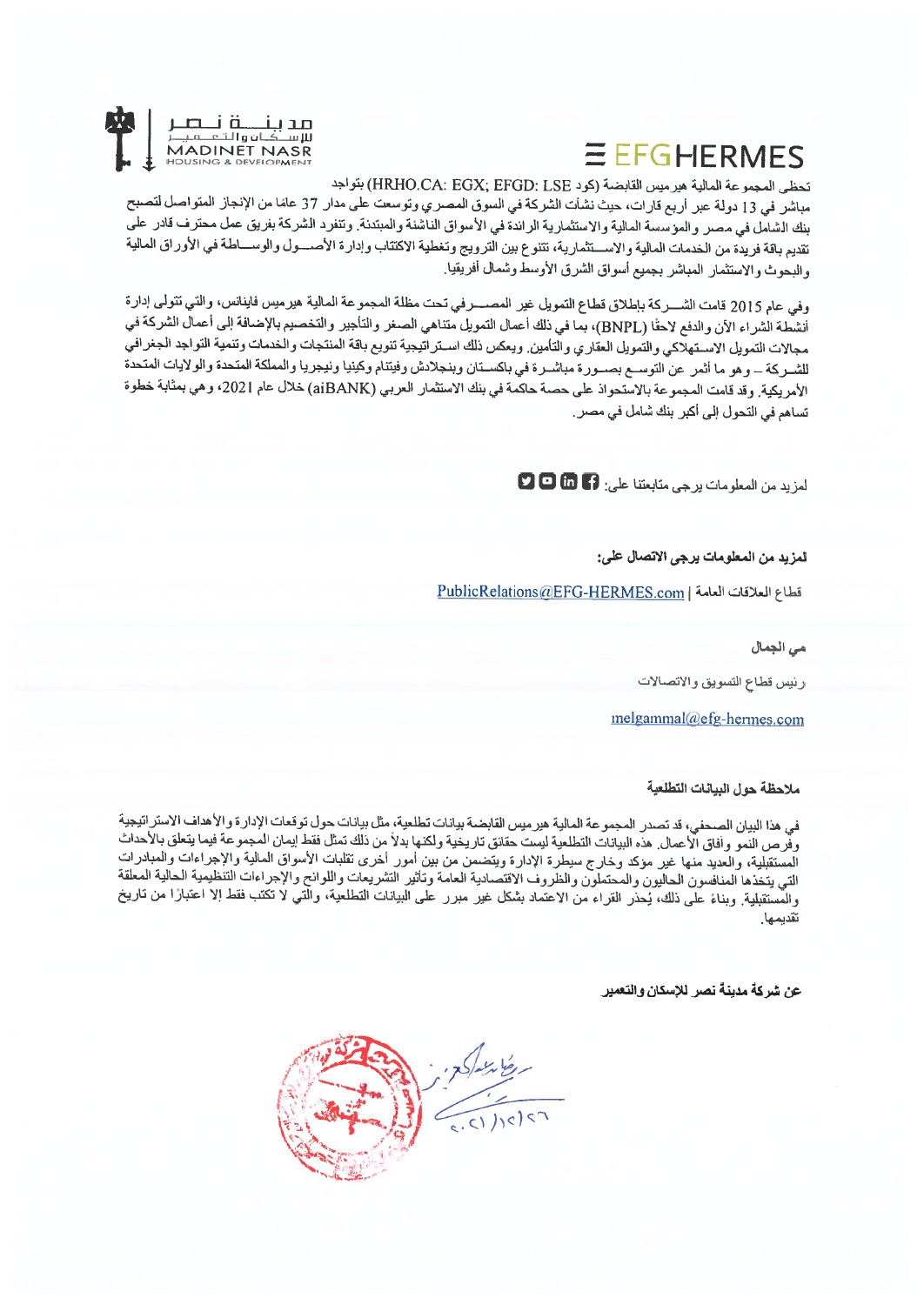# EEFGHERMES



تعد شـركة مدينة نصـر للإسكان والتعمير من أبرز الشـركات الرائدة في مجالات التشـييد والبناء

والتطوير العقاري في مصـر . وقامت الشـركة بتطوير مشـروعات كبري منذ نشـأتها تتضـمن معظم أحياء مدينة نصـر الممتدة على مسـاحة تتجاوز 40 مليون متر مربع بالقاهرة الكبرى وتعد بيتاً لأكثر من 3 مليون مواطن وتحظى الشـــركة بمحفظة أراضــــي جذابة في القاهرة يتضـــمن مســـاحة 3.5 مليون متر مربع بموقع متميز على مقربة من مطار القاهرة الدولي و5.5 مليون متر مربع على طريق القاهرة السويس لمزيد من المعلومات يرجى زيارة موقعنا الإلكتروني: www.mnhd.com

عبدالله سلام العضو المنتدب شركة مدينة نصر للإسكان والتعمير  $355170$ 4 شارع بوسف عباس مدينة نصر – القاهرة تليفون: 6207 2400 (02) 2+ asallam@mnhd.com صلاح قطامش رئيس علاقات المستثمرين شركة مدينة نصر للإسكان والتعمير 4 شارع يوسف عباس مدينة نصر - القاهرة تليغون: 6207 2400 (02) 2+ skatamish@mnhd.com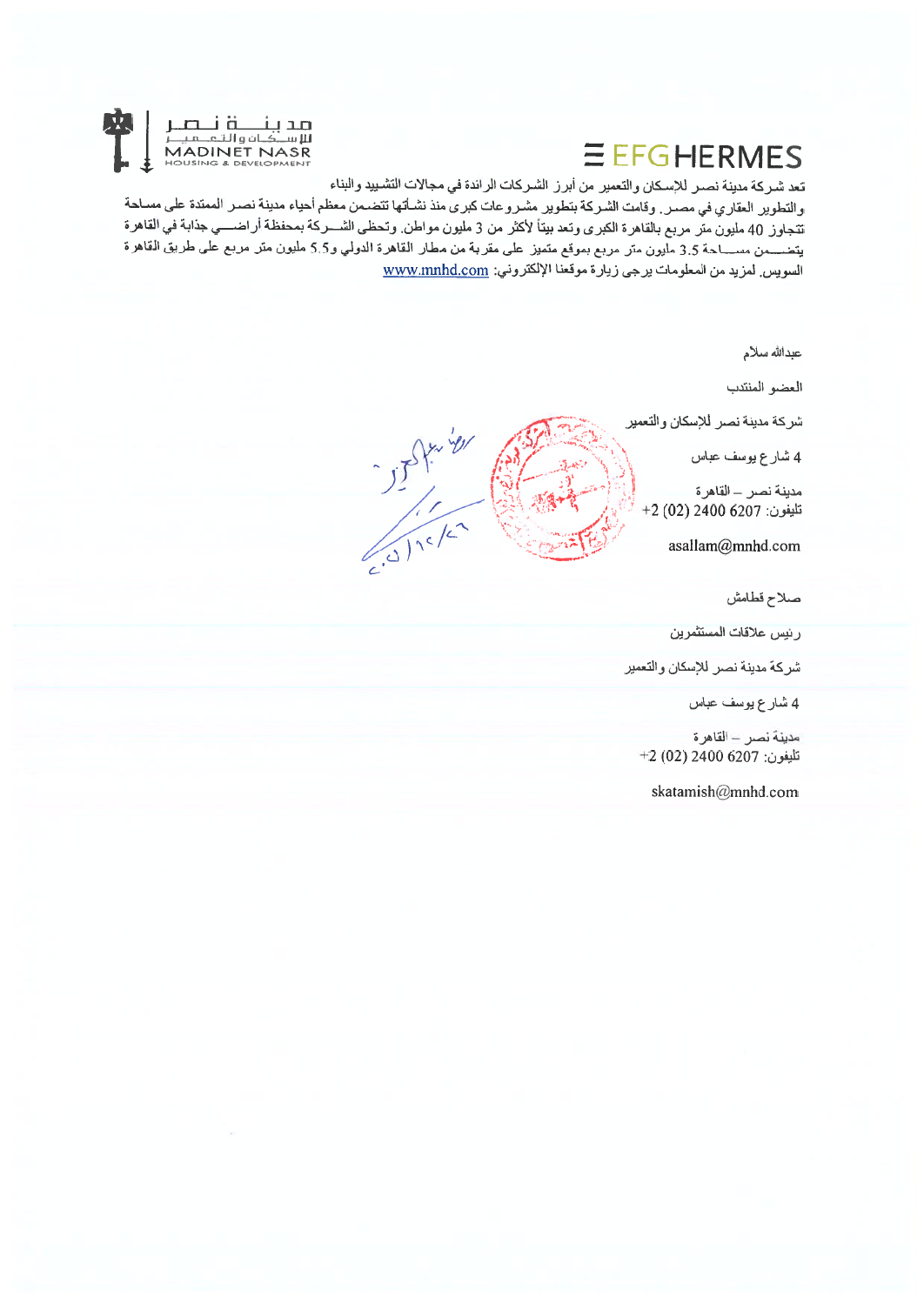



مد بـنـــــة نـــصــر<br>الاســكـافوالتـعــميــر<br>MADINET NASR

### EFG Hermes Signs EGP 750 Million Sale and Leaseback Agreement with Madinet Nasr for Housing and Development

#### Cairo, 26 December 2021

EFG Hermes. Egypt's First Universal Bank and the leading investment banking franchise in Frontier Emerging Markets (FEM), announced today that it has successfully signed <sup>a</sup> sale and leaseback agreemen<sup>t</sup> amounting to EGP 750 million with real estate development firm Madinet Nasr for Housing and Development (MNHD). EFG Hermes' Investment Banking division acted as the financial advisor for the transaction. which will also encompass <sup>a</sup> few securitization issuances as follow-on transactions, while EFG Hermes Corp-Solutions, <sup>a</sup> wholly-owned subsidiary of EFG Hermes Holding and one of Egypt's leading leasing and factoring companies, acted as the lender.

"We are prou<sup>d</sup> to be bolstering our partnership with MNHD's new leadership, as the company is <sup>a</sup> <sup>p</sup>ioneer in the real estate market space," said Maged El Ayouti, Managing Director & Deputy Head of Investment Banking at EFG Hermes. "We are extremely <sup>p</sup>leased with the headway we are making in the real estate market, with this transaction being <sup>a</sup> constituent element to our strategy to form lucrative partnerships across key industries, cross-sell our products and services to our partners, and aid companies in meeting their ever-growing funding needs."

MNHD is <sup>a</sup> premier Egyptian urban real estate developer. The company has successfully initiated and completed a number of key development projects, including the majority of the Nasr City district in the Greater Cairo Area, which covers more than <sup>40</sup> million sqm and houses over <sup>3</sup> million people. MNHD's land bank includes Taj City, a 3.5 million sqm project in a prime location across from Cairo International Airport and SARA!, <sup>a</sup> 5.5 million sqm project in <sup>a</sup> strategic location on the Suez Road next to the new capital city.

"This transaction is par<sup>t</sup> and parce<sup>l</sup> of MNHD's newly introduced leadership strategy to expan<sup>d</sup> its operational footprint, as the Company continues to develop high-quality housing projects spanning across the country." said Abdallah Sallam, CEO of Madinet Nasr for Housing and Development. "Our ongoing partnership with EFG Hermes enables us to raise and deploy capital more efficiently and unlock <sup>a</sup> magnitude of expansion and development prospects for the Company."

EFG Hennes Corp Solutions was established in <sup>2020</sup> as par<sup>t</sup> of EFG Hermes' Non-Bank Financial Institutions (NBFI) platform to consolidate its leasing and factoring businesses, founded in 2015 and <sup>2018</sup> respectively. The company provides businesses of all sizes with the necessary leverage to grow and develop their business ventures. This transaction with MNHD comes on the heels of the sale and leaseback agreemen<sup>t</sup> Corp-Solutions signed with real estate powerhouse Misr Italia Properties in October 2021, amounting to EGP <sup>750</sup> million with the purpose of refinancing the real estate development firm's landmark property Garden 8 Mall

Ropolan Ro<br>26/12/2021 ./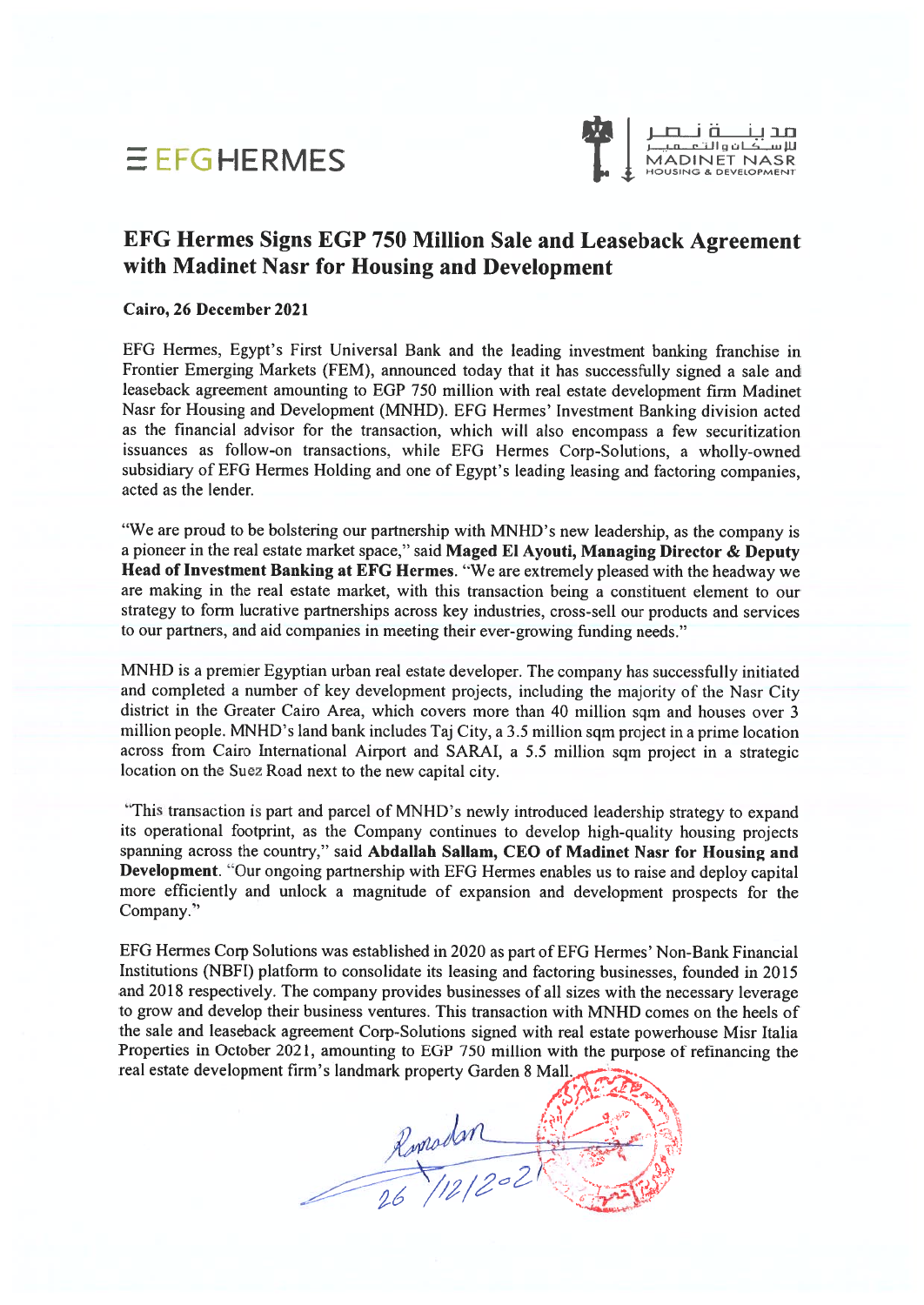## $E$  EFGHERMES



I <sup>j</sup> i-i in iian خبات و الشم

"It <sup>g</sup>ives us grea<sup>t</sup> honor to have concluded our first transaction with MNHD, who come with grea<sup>t</sup> history that started in the 1960s and continues to foster growth across the Egyptian real estate sector today," said Talal El Ayat, CEO of EFG Hermes Corp Solutions. "This transaction has enabled us to further strengthen our strategy in developing <sup>a</sup> one-stop-shop for our clients at EFG Hermes Holding. Offering financing opportunities to real estate developers creates business prospects for numerous supporting sectors within the real estate supply chain, thus supporting the government's mega <sup>p</sup>lan to increase housing opportunities for Egypt's growing population."

—Ends—

#### About EFG Hermes Holding

With a current footprint spanning thirteen countries across four continents, EFG Hermes Holding (EGX: HRHO.CA — LSE: EFGD) started in Egypt and has grown over <sup>37</sup> years of success to become the universal bank in Egypt with a leading investment banking platform with access to emerging and frontier markets. Drawing on our proven track-record and <sup>a</sup> diverse team of talented employees, we provide <sup>a</sup> wide spectrum of financial services that include advisory, asset management, securities brokerage, research and private equity to the entire MENA region.

In 2015, EFG Hermes launched its Non-Bank Financial Institutions (NBFI) Platform, which overlooks activities in the non-banking finance field covering microfinance, leasing, factoring, Buy-Now Pay-Later (BNPL), mortgage and insurance. This falls in line with the Firm's strategy to focus on two main <sup>p</sup>illars: product diversification and geographic expansion into non-MENA markets, which has seen the Firm establish <sup>a</sup> <sup>p</sup>hysical presence in Pakistan, Bangladesh, Vietnam. Kenya. Nigeria. the United Kingdom and the United States. In 2021, the firm acquired <sup>a</sup> controlling stake in aiBANK allowing the Firm to transform into <sup>a</sup> universal bank in Egypt.

Learn more about us at www.efghermes.com & stay connected with us:  $\mathbf{O} \mathbf{O} \mathbf{O}$ 

For further information, please contact:

#### The EFG Hermes Public Relations Team

PublicRelations(aEFG-Hermes.com

#### May El Gammal

Group Head of Marketing & Communications  $melgammal@efg-hermes.com$ 

#### Note on Forward-Looking Statements

In this press release, EFG Hermes may make forward looking statements, including, for example, statements about management 's expectations, strategic objectives, growth opportunities and business prospects. These forwardlooking statements are not historical facts but instead represent only EFG Hermes' belief regarding future events, many of which, by their nature are inherently uncertain and are beyond management's control and include among others, financial market volatility; actions and initiatives taken by current and potential competitors; genera<sup>l</sup> economic conditions and the effect of current, pending and future legislation, regulations and regulatory actions. Accordingly, the readers are cautioned not to place undue reliance on forward-looking statements, which speak only as of the date on which they are made.

Romodon